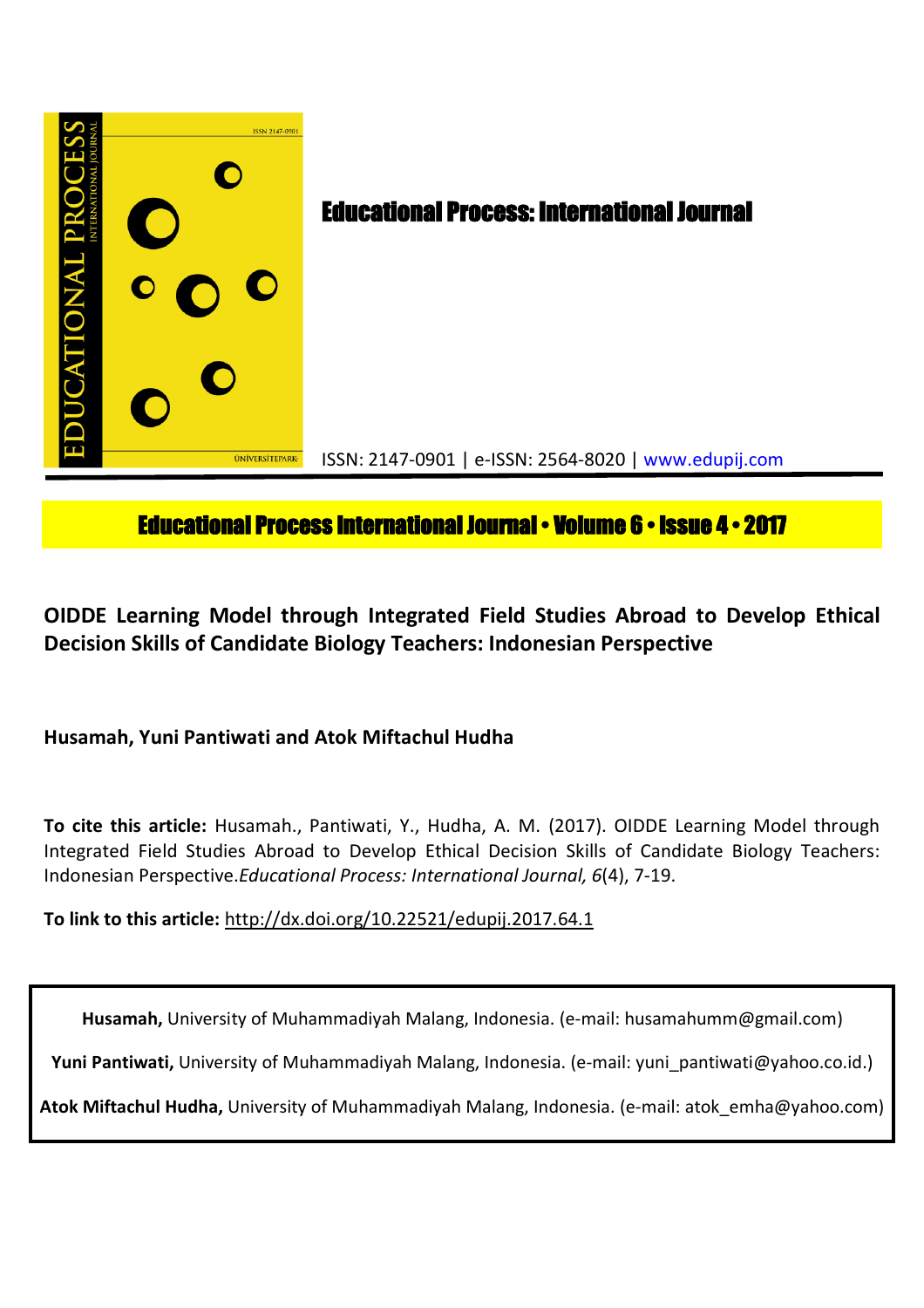## **OIDDE Learning Model through Integrated Field Studies Abroad to Develop Ethical Decision Skills of Candidate Biology Teachers: Indonesian Perspective**

## HUSAMAH, YUNI PANTIWATI and ATOK MIFTACHUL HUDHA

## **Abstract**

This study aimed to describe the ethical problems, valuable experience, and ethical decision-making abilities about the environment by students through the application of OIDDE models on integrated field studies abroad. Descriptive data analysis techniques were used on existing data. Environmental ethical problems that arose are the use and exploitation of natural resources, pollution, lack of public facilities' cleanliness, poaching, and environment arrangement problems. Valuable experiences gained by students were: 1) Malaysia Highway Rest Area: plants flourish and the birdlife is undisturbed; 2) Malacca River: transformed into a clean and beautiful area; 3) Putrajaya: concerns raised about environmental balance and sustainability; 4) Sentosa Island: various modern amusement rides prepared for enjoyment in line with environmental principles. Ethical decisions taken were: 1) environmental functions and sustainability should be referenced in development; 2) amusement rides developed in line with environmental consideration; 3) pattern of consumption and human activities to avoid resultant pollutants as much as possible; 4) use of environmentally friendly facilities should become a lifestyle choice; and 5) consistently implement environment regulations.

**Keywords:** bioethics, ethical decision, environment, Malaysia, OIDDE model.

![](_page_1_Picture_6.jpeg)

………………………………………........….....………………………………...……………

EDUPIJ • ISSN 2147-0901 • e-ISSN 2564-8020 Copyright © 2017 by ÜNİVERSİTEPARK

edupij.com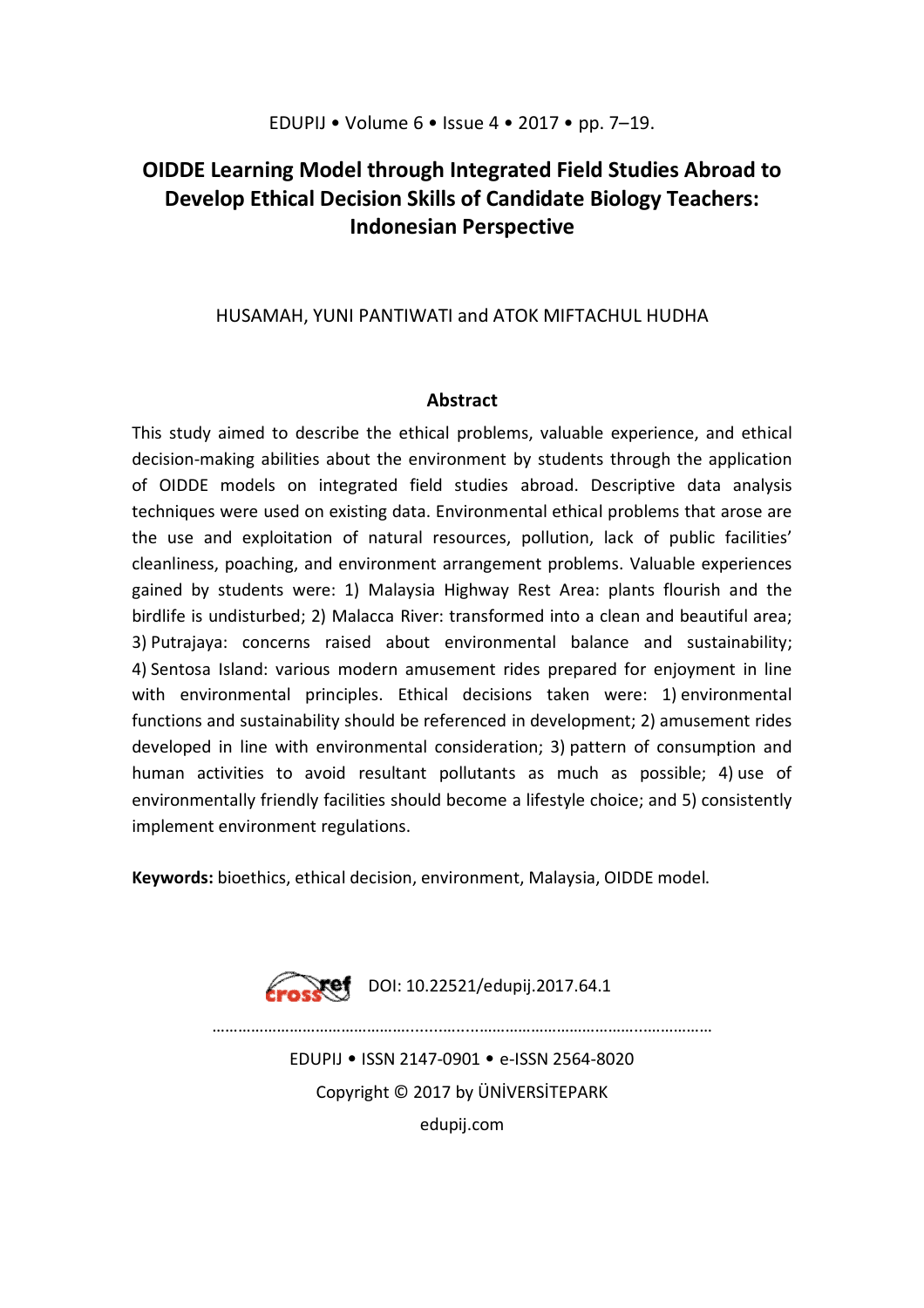#### **Introduction**

The Department of Biology Education has the primary task of organizing quality education to produce prospective Biology teachers who will be the professionals of the future (Husamah, 2015a). The task is demanding and therefore the learning process applied must be appropriate. According to Muhibbuddin (2011), learning to equip prospective teachers must be relevant, including; 1) effective learning, with students required to actively explore and process information, 2) helping raise and develop thinking skills according to the material being studied, and (3) learning strategies should aim to build awareness of the difficulties of conception, practice skills, cultivate an attitude of curiosity, and build motivation to learn.

There is a significant responsibility imposed on the path of college education, including Biology Education (Aktas, Kurt, Aksu, & Ekici, 2013). The Department of Biology Education, Faculty of Teacher Training and Education, at the University of Muhammadiyah Malang (FTTE-UMM) has a study program where graduates will become candidate biology teachers in secondary education (Hudha, 2015). The future, as a global era, is indicated by the progress of science and technology, especially in the field of modern biology or biotechnology. Progress in biotechnology has produced a variety of products that strive to meet the needs of human life. However, such needs result in the emergence of ethical issues in the fields of biology and science (Minarno, 2012).

Students (prospective teachers) should be fully competent, possess an ability for advanced thinking, elevated sensitivity, a sense of caring, ethics, and have extensive knowledge (Husamah, 2015b). Students should be prepared as human resources of high quality, or in other words, as an intelligent person who is healthy, honest, faithful, with high ethics, morality, character, broadmindedness, social conscience, and high environmental awareness. Professorship in such an implementation is a position that requires professional ethics, character, insight, knowledge, skills, and attitude (Chowdhury, 2016; Hudha, Ekowati, & Husamah, 2014; Setyaningrum & Husamah 2011).

In time, when they practice as teachers, they will be required to be innovative, creative, caring, and sensitive to the environmental problems being faced as an example to their own students (Setiawati, Rusilowati, & Khumaedi, 2013). In fact, the greater the problems of environmental ethics becomes a global issue, both now and in the future (Minteer & Collins, 2005). All issues concerning the environment require knowledge, skills, attitues, behavior, motivation, and commitment to work together in order to resolve such issues (Amini, 2015).

Implementation of ethics in life requires ethical decision-making capabilities. Ethical decisions are defined as "a good decision both legally and morally acceptable to society at large" while the unethical decision can be considered as "illegal or morally unacceptable by society at large" (Jones, 1991; Selart & Johansen, 2011). This is consistent with the view of Trevino, Weaver, and Reynolds (2006), who see ethical behavior as the behavior of individuals subjected to or judged by moral norms that are generally accepted. Ethical decision making involves ethical reasoning process in which collaborative moral consciousness and moral cognitive ability ultimately manifest in the process as an implementation of the decisions taken (Ahmad, Ansari, & Aafaqi, 2005; Srnka, 2004; Wisesa, 2011).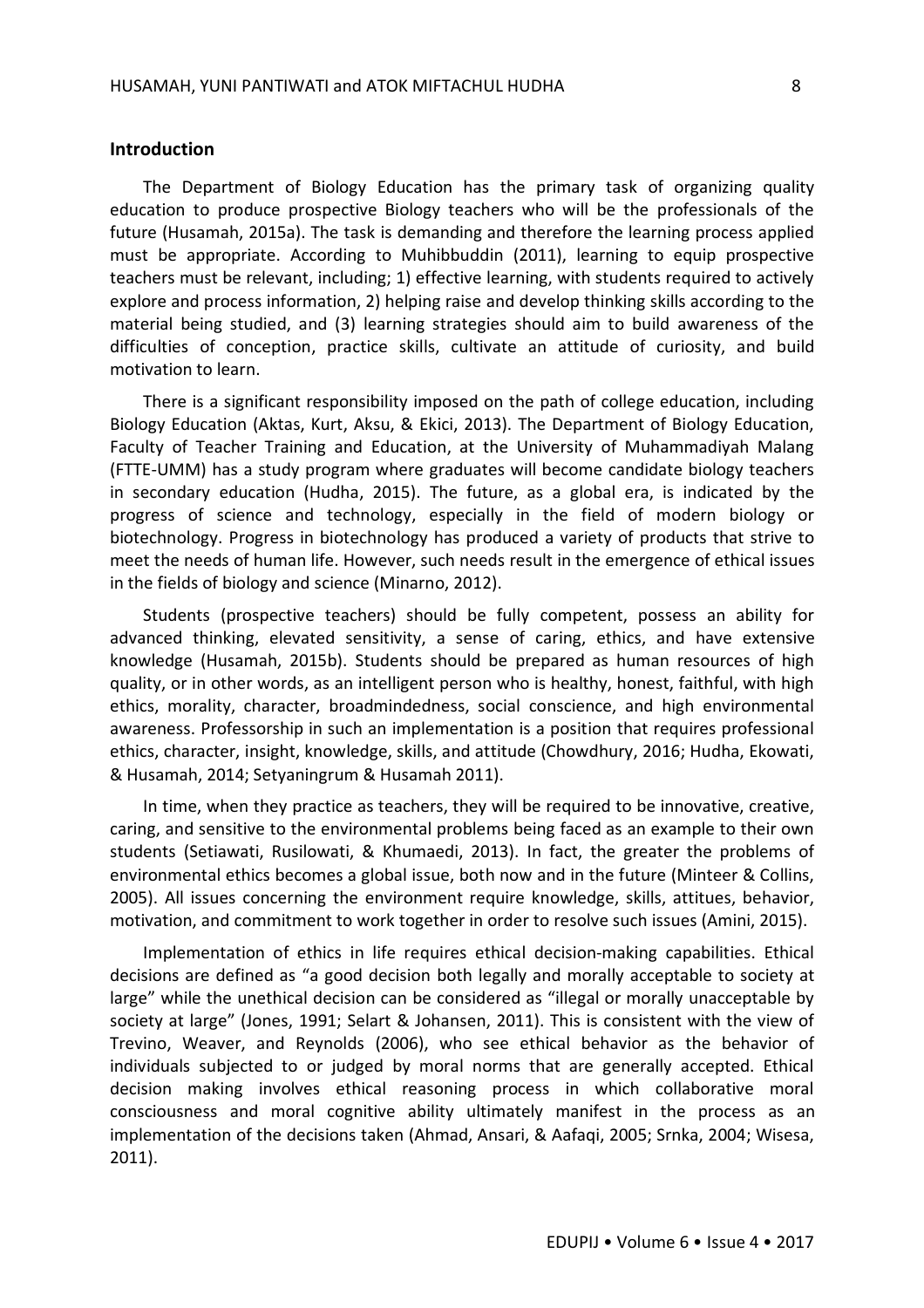The ability to identify and conduct ethical or unethical behavior is fundamental to the teaching profession. A prospective teacher cannot be separated from the challenges of making ethical decisions. Teachers tend to set an example and thereby affect other people, either through the work environment or their students (Brown & Trevino, 2006). This area needs to be taught in higher education, given the importance of skills in ethical decision making in order to increase the level of teacher professionalism. Such professionalism includes ethics, social responsibility, self-critical reflection, and personal responsibility. More specifically, teachers' ethics can improve ethical decision-making of students, resulting in a more ethical climate both within the organization and when they live in society at large (Drumwright, Prentice, & Biasucci, 2015).

In connection with ethical problems in biology or bioethics, research by Hudha (2015) showed that respondents in a study did not know terms or scope of bioethics studies well. Bioethics was understood by 67.5% of respondents as being a new term in biology, whereas 32.5% of respondents had knew nothing about bioethics or thought that bioethics was vocabulary of biology rather than knowledge. As to capabilities for decision making in ethics, 100% of respondents had never made ethical decisions related to problems of biology, but 65.5% of respondents had made decisions related to manners (links between humans with courtesy). Of the respondents, 27.5% had made ethical decisions regarding administration, and 7% related to legal ethics. Based on this data, Hudha concluded that a need existed to increase knowledge of bioethics and the improvement of ethical decision-making capability in biology student teachers at the Department of Biology Education, Faculty of Teacher Training and Education at the University of Muhammadiyah Malang through an appropriate learning model.

Professional teachers should be produced by a professional university, where the teacher-learning processes conducted are designed to provide maximum capability for the prospective teachers being educated. According to Fadlan (2010), poor quality of learning is contributed to by poor quality teachers. As an agent of learning, teachers are the key to success in education, so it is not surprising then that teachers are the ones considered most responsible for the poor quality of education. A teacher's main function is to improve the quality of national education. However, equally important is the ability to prepare teacher candidates (students) to manage learning, especially the active learning demands of today. Therefore, a systematic effort is needed in order to improve the competence of bioethics.

The Department of Biology Education at the Faculty of Teacher Training and Education of the University of Muhammadiyah Malang (FTTE-UMM) has implemented Integrated Field Studies courses which includes Integrated Field Studies Abroad (SLT). Throughout the course or program, it is expected that the competence of students will increase. Related to aspects of the provision of education, activities are performed based on the premise that the quality of graduates is not only determined by the quality of raw input, but also through the quality of learning and lectures. SLT activities are expected to improve the quality of learning, giving students the opportunity to engage directly, or at least have the experience of interacting with teachers/lecturers from other countries (overseas), and are thereby expected to develop increased competencies of students in a comprehensive manner.

According to Rosana, Jumadi, and Pujianto (2014), international courses or those attended overseas must be substantially investigated. International programs must be able to guarantee the output of a potential qualification, e.g. a primary language (English); to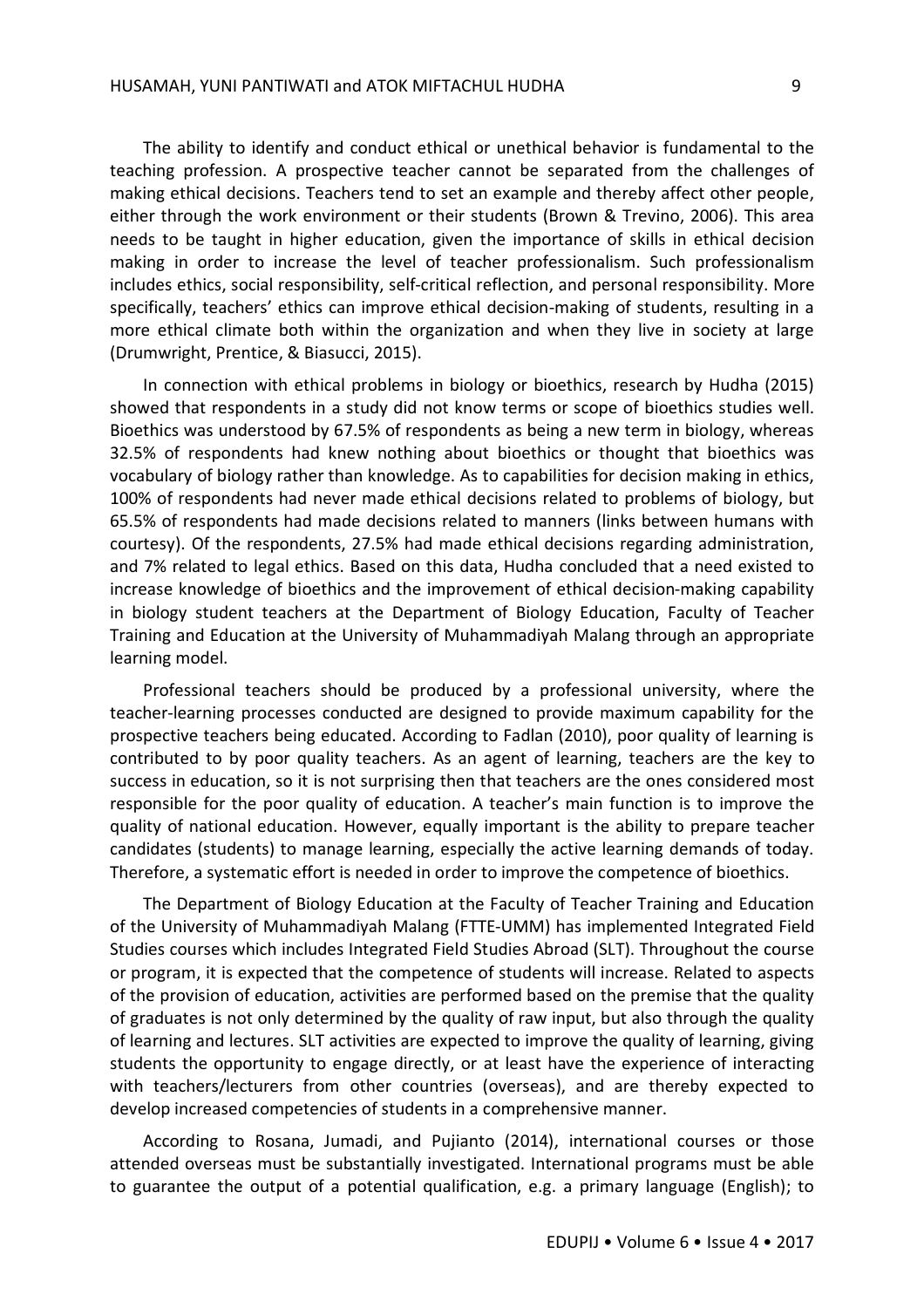understand the development of cutting-edge concepts and problems of science and science education in order to be able to hold creative dialogue; master the methodology of thought in a related field; and to be able to develop critical and analytical thinking. Additionally, courses should include international standards of academic ability.

In order for ethical decision-making capabilities of students to increase, the research team applied the OIDDE Learning Model through Integrated Field Studies Abroad. The basic consideration is that students are provided with preliminary information related to the destination country as well as ethical aspects that exist through the Internet and social media. The virtual world provides basic knowledge related to ethics which can be built upon if the students and teachers directly view the facts themselves (Foulger, Ewbank, Dartmouth, Popp, & Carter, 2009).

According to Hudha, Amin, Sutiman, and Akbar (2016), the OIDDE learning model is an acronym of Orientation, Identify, Discussion, Decision, and Engage in behavior. The OIDDE learning model results from the review and modification of social learning and behavioral syntax (Joyce, Weil, & Calhoun, 2014) and Tri Prakoro learning model (Akbar, 2013; Ellis, 1979). This current study aims to describe the ethical problems of the environment or the spotlight raised by students in the discussion, valuable experiences, and the ability of ethical decision making related to the environment by students through the application of the OIDDE learning model on the subject of Integrated Field Studies Abroad at the Department of Biology Education (Faculty of Teacher Training and Education, University of Muhammadiyah Malang).

#### **Methodology**

This research is a quasi-experimental study with a Non-equivalent Control Group Design. The study is a continuation of research and development previously conducted, and which aims to look at the effectiveness of the models that have been developed. In the design of this study, both groups of research subjects were randomly selected. The study compares only post-test scores as a pre-test was not carried out.

This is a descriptive qualitative type of research study. This research was conducted in the Department of Biology Education at the Faculty of Teacher Training and Education of the University of Muhammadiyah Malang (FTTE-UMM). The research was conducted during the first semester of the 2015/2016 academic year. The subjects were 25 students of the Department of Biology Education.

The design was developed from research conducted according to the syntax learning model OIDDE by Hudha, Amin, Sutiman, and Akbar (2016). Data collection techniques applied in this study include: (1) observation, to see the students in learning activities; (2) questionnaire/worksheets, to determine the ethical problems raised by the students and the ability of ethical decision-making by students in the environmental field; and (3) analysis of the document, in the form of a Field Study report individually prepared. The data analysis technique applied in this research was qualitative descriptive analysis on the instrument of observation and the open questionnaire.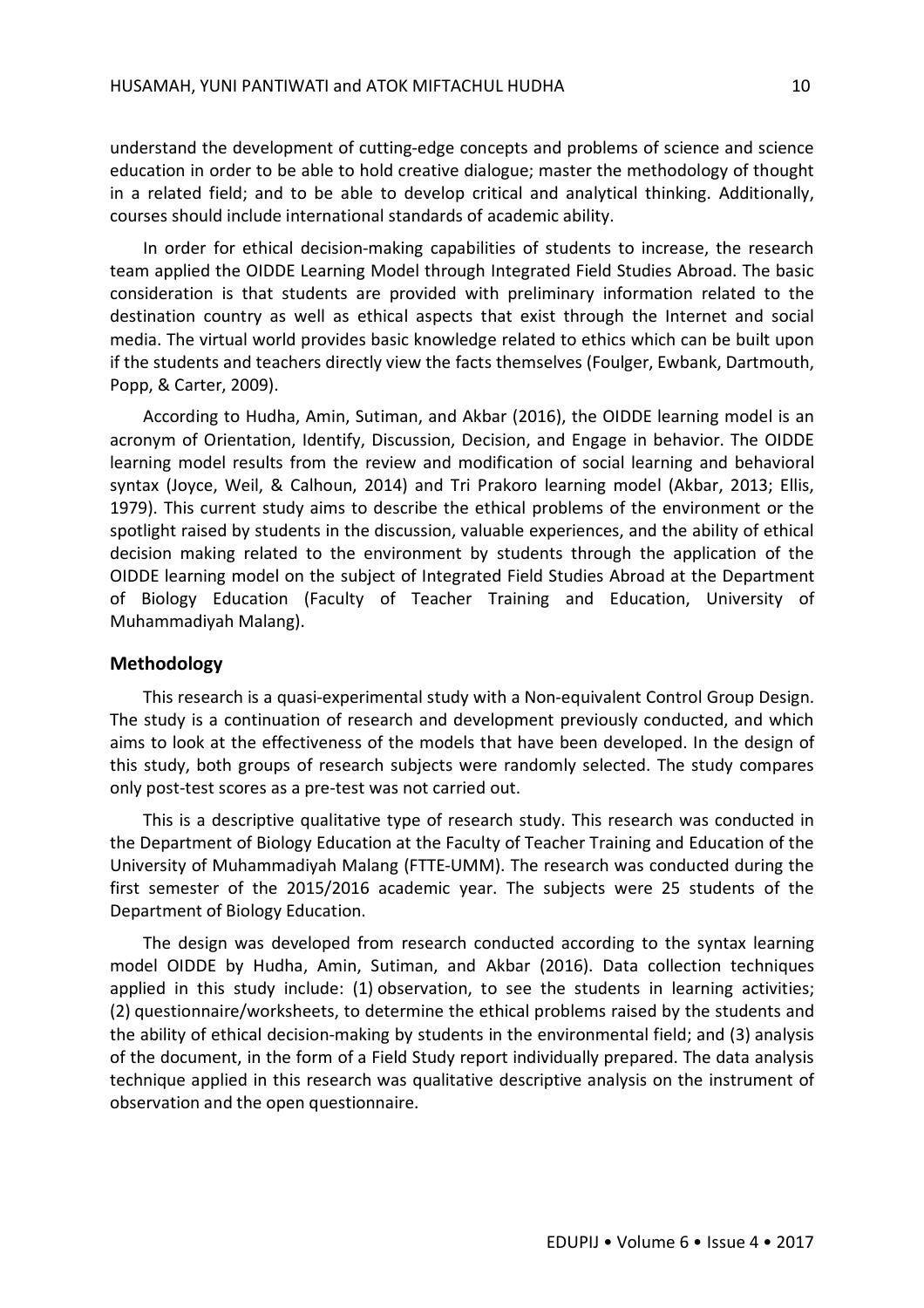### **Results and Discussions**

The OIDDE Learning Model was implemented through Integrated Field Studies Abroad. The process of implementation was carried out in three countries, namely Indonesia, Malaysia, and Singapore. The implementation of learning is presented in Table 1.

**Table 1.** Implementation of ODDIE learning model through integrated field studies abroad

| Phase                          | Lecturer Activities                                                                                                                                                                                                                                                                                                                                                                                                                                                                                                 | <b>Student Activities</b>                                                                                                                                                                                                                                                                                                                                                                                                                                                                                                                                            | <b>Special</b><br>Remarks           |
|--------------------------------|---------------------------------------------------------------------------------------------------------------------------------------------------------------------------------------------------------------------------------------------------------------------------------------------------------------------------------------------------------------------------------------------------------------------------------------------------------------------------------------------------------------------|----------------------------------------------------------------------------------------------------------------------------------------------------------------------------------------------------------------------------------------------------------------------------------------------------------------------------------------------------------------------------------------------------------------------------------------------------------------------------------------------------------------------------------------------------------------------|-------------------------------------|
| Phase 1:<br><b>Orientation</b> | a. Lecturer preparation and<br>directing students to learn<br>subject matter of ethical<br>decisions in the field of<br>environment (comparison<br>of conditions in Indonesia,<br>Malaysia, and Singapore)<br>b. Lecturer assigns students<br>individually to identify<br>findings of ethical dilemma<br>in environmental issues.<br>c. Lecturer presents material<br>and reinforces orientation<br>through storytelling of real-<br>life problems, plus a film<br>documentary related to<br>environmental dilemma. | a. Students prepare and direct<br>learning about material<br>ethical decisions in the field<br>of environment<br>(comparison of conditions<br>in Indonesia, Malaysia and<br>Singapore).<br>b. Students receive learning<br>materials from lecturer to<br>listen, observe and carefully<br>record.<br>c. Students write about the<br>problematic dilemmas of<br>field environments found in<br>the material presented to<br>them.                                                                                                                                     | Event held in<br>Indonesia<br>(UMM) |
| Phase 2:<br>Identify           | a. Lecturer divides students<br>into five small groups (in<br>groups of four students).<br>b. Lecturer assigns individual<br>students to identify<br>dilemmas in problematic<br>areas of the environment<br>for group discussion.<br>c. Lecturer directs each group<br>of students to explain<br>dilemma on problematic<br>areas of environmental<br>study identified as a<br>discussion topic.<br>d. Lecturer questions any<br>contradictory issues of the<br>identified environmental<br>dilemma.                 | a. Students join one of five<br>groups of four students, as<br>directed by the lecturer.<br>b. Students individually<br>identify problematic issues<br>of dilemma in the<br>environmental field for<br>study.<br>c. Together the group:<br>1) examine the facts of the<br>case dilemma facing the<br>environmental field;<br>2) make inquiries (what,<br>why, how) regarding the<br>identified dilemma;<br>3) create a synthesis<br>between facts of the<br>identified dilemma;<br>4) prioritize dilemma issues<br>for discussion;<br>5) identify contradictions for | Event held in<br>Indonesia<br>(UMM) |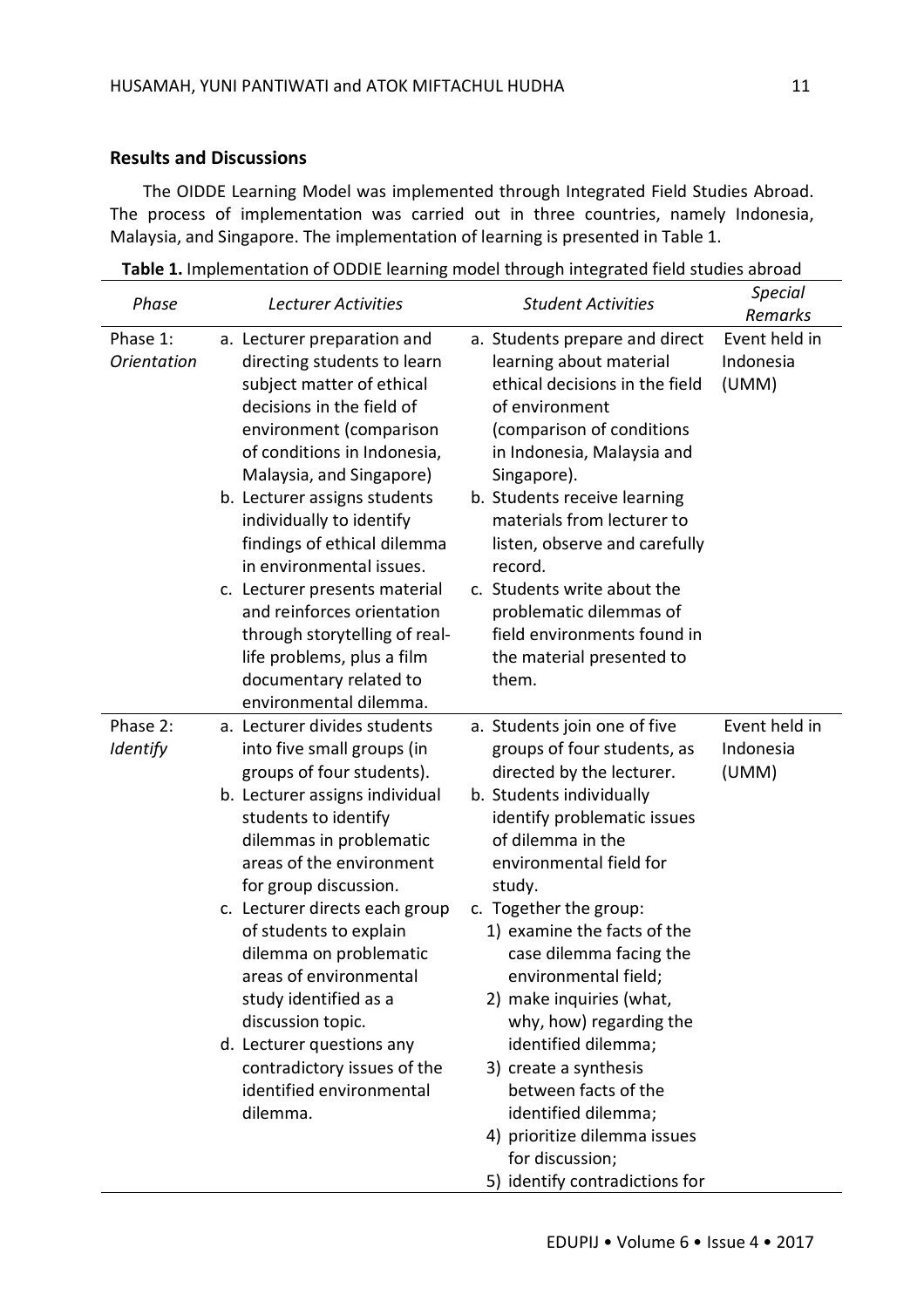| Phase                         |    | Lecturer Activities                                                                                                                                                                                               | <b>Student Activities</b>                                                                                                                                                                                             | <b>Special</b><br>Remarks                                             |
|-------------------------------|----|-------------------------------------------------------------------------------------------------------------------------------------------------------------------------------------------------------------------|-----------------------------------------------------------------------------------------------------------------------------------------------------------------------------------------------------------------------|-----------------------------------------------------------------------|
|                               |    |                                                                                                                                                                                                                   | on the dilemma under<br>discussion.<br>d. Students explain the<br>dilemma and selected<br>priority issues on the<br>problem being studied.                                                                            |                                                                       |
| Phase 3:<br><b>Discussion</b> | a. | Lecturer becomes a<br>facilitator and mediator in                                                                                                                                                                 | a. Students discuss the issue<br>of priority dilemma on the                                                                                                                                                           | First<br>discussion                                                   |
|                               | b. | the discussion group.<br>Lecturer directs each<br>discussion group to discuss<br>the priority of the dilemma<br>over other problems.                                                                              | problems being studied.<br>b. Each group sets the position<br>(role) on the issue of a<br>dilemma on the problem<br>being studied.                                                                                    | implemented<br>in Indonesia;<br>subsequent<br>discussions<br>held in  |
|                               | c. | Lecturer asks and guides<br>each discussion group to<br>deliver or present results in<br>class discussion; whilst<br>holding question and                                                                         | c. Students explain the<br>fundamental reason for<br>choosing the position (role).<br>d. Students present the focus<br>group discussions results.                                                                     | Malaysia at<br>end of all field<br>studies<br>(before<br>returning to |
|                               |    | answer sessions with the<br>other groups.<br>d. Lecturer guides the<br>activities of observation<br>and observation of<br>students in the integrated<br>field study visit destination,<br>ranging from arrival in | e. Students conduct a<br>cooperative debrief with<br>the other groups.<br>f. Students compile discussion<br>results using basic initial<br>decisions.<br>g. Students make observations<br>and observation of students | Indonesia)                                                            |
|                               |    | Malaysia, arrival/departure<br>from Singapore, until<br>return to Indonesia.                                                                                                                                      | at integrated field study<br>visit destination, ranging<br>from arrival in Malaysia,                                                                                                                                  |                                                                       |
|                               | e. | Lecturer guides each group<br>discussion to present final<br>results.                                                                                                                                             | arrival/departure from<br>Singapore, until return to<br>Indonesia.                                                                                                                                                    |                                                                       |
|                               |    |                                                                                                                                                                                                                   | h. Students undertake final<br>group discussion in<br>Malaysia and prepare<br>results for basis of final<br>decision making.                                                                                          |                                                                       |
| Phase 4:                      |    | a. Lecturer leads group to                                                                                                                                                                                        | a. Students planning and                                                                                                                                                                                              | Phase                                                                 |
| <b>Decision</b>               |    | decide on solving problems                                                                                                                                                                                        | decision-making process in                                                                                                                                                                                            | planned in                                                            |
|                               |    | in the field of environment                                                                                                                                                                                       | the field of environmental                                                                                                                                                                                            | Malaysia after                                                        |
|                               |    | (comparison of conditions                                                                                                                                                                                         | issues dilemma (comparison                                                                                                                                                                                            | all field                                                             |
|                               |    | in Indonesia, Malaysia, and<br>Singapore).                                                                                                                                                                        | of conditions in Indonesia,<br>Malaysia, and Singapore).                                                                                                                                                              | studies<br>(before                                                    |
|                               | b. | Lecturer commissions                                                                                                                                                                                              | b. Students set up problematic                                                                                                                                                                                        | returning to                                                          |
|                               |    |                                                                                                                                                                                                                   |                                                                                                                                                                                                                       |                                                                       |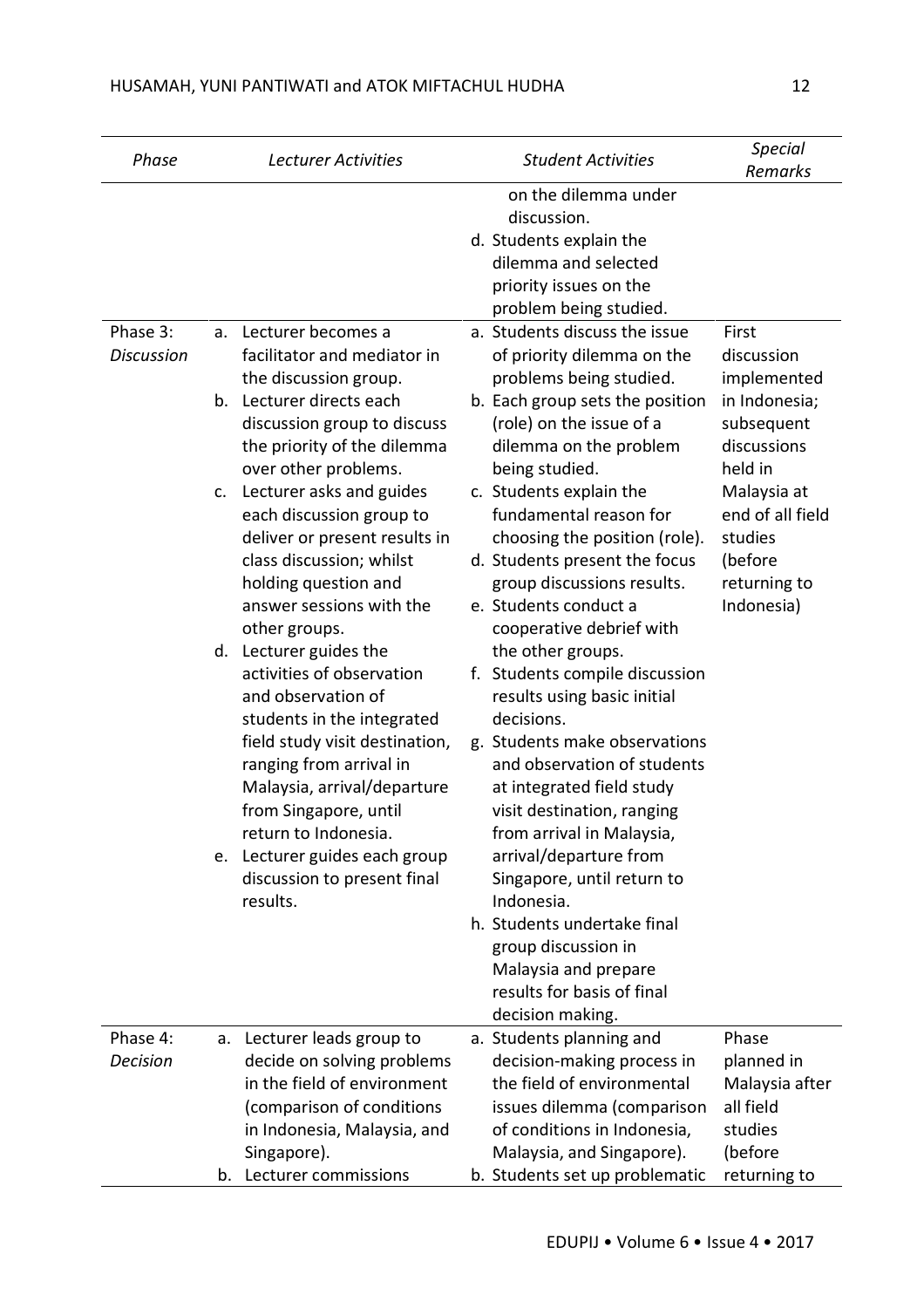| Phase                             | <b>Lecturer Activities</b>                                                                                                                                                                                              | <b>Student Activities</b>                                                                                                                                                                                                     | <b>Special</b><br>Remarks                                                |
|-----------------------------------|-------------------------------------------------------------------------------------------------------------------------------------------------------------------------------------------------------------------------|-------------------------------------------------------------------------------------------------------------------------------------------------------------------------------------------------------------------------------|--------------------------------------------------------------------------|
|                                   | focus groups to determine<br>decisions.<br>Lecturer asks group to<br>$\mathsf{C}$ .<br>submit discussion results<br>and decisions taken.                                                                                | decision of dilemma ethical<br>issues studied based on the<br>position (role) determined.<br>c. Students present decision<br>results on the appropriate<br>role of problems studied.                                          | Indonesia)                                                               |
| Phase 5:<br>Engage in<br>behavior | a. Lecturer directs students<br>individually to behave as<br>per verbal decisions made<br>(writes intended behavior).<br>Lecturer directs students to<br>$b_{\cdot}$<br>infer learning outcomes<br>jointly implemented. | a. Students write individual<br>actions to describe behavior<br>of the decision.<br>b. Students make individual<br>conclusions on material<br>studied collaboratively in<br><b>Integrated Field Studies</b><br>Abroad report. | Phase<br>planned in<br>Indonesia<br>(after<br>returning to<br>Indonesia) |

Based on the analysis of questionnaires and worksheets during the ODDIE learning identification and discussion phase, the selected priority of issues on the dilemma problems can be seen as studied by the students. The issue of ethical dilemma or problem and ethical decisions taken by students are briefly presented in Table 2.

| Stuuttiit tiirougii itariiliig Oibbe |                                   |                                    |  |  |
|--------------------------------------|-----------------------------------|------------------------------------|--|--|
| Ethical problems                     | Experience & significant findings | Ethical decisions of students      |  |  |
| in Indonesia                         | in Malaysia, Singapore            |                                    |  |  |
| 1. Natural                           | 1. Natural resources are well-    | 1. Balance and sustainability of   |  |  |
| resource                             | managed with principles of        | environmental functions            |  |  |
| exploitation.                        | sustainability (in general in     | should always be a reference in    |  |  |
| 2. Environmental                     | Malaysia and Singapore).          | construction and daily             |  |  |
| pollution (soil,                     | 2. Environmental pollution rarely | activities of population.          |  |  |
| water, air).                         | seen, garbage properly            | 2. Modern amusement rides can      |  |  |
| 3. Poor cleanliness                  | managed, policy of water use      | be prepared in line with           |  |  |
| of public                            | and management, relatively        | environmental principles.          |  |  |
| facilities.                          | low-emission vehicles for         | 3. Pattern of consumption and      |  |  |
| 4. Wild animal                       | public transport (Singapore)      | human activity to avoid            |  |  |
| hunting.                             | 3. Public facilities well-        | generating pollutants.             |  |  |
| 5. Undesirable                       | maintained, clean, tidy, and      | 4. Use of environmentally friendly |  |  |
| environmental                        | environmentally friendly          | facilities should become a         |  |  |
| arrangements.                        | (Highway Rest Area Malaysia       | modern lifestyle choice.           |  |  |
|                                      | known as North-South              | 5. Environmental regulations       |  |  |
|                                      | Expressway / NSE).                | must be implemented and            |  |  |
|                                      | 4. Pollution of rivers, lakes and | consistently adhered to.           |  |  |
|                                      | reservoirs very low. River flows  |                                    |  |  |
|                                      | smoothly, clear and even made     |                                    |  |  |
|                                      | as an attraction (e.g. Malacca    |                                    |  |  |

**Table 2.** Summary of ethical problems, valuable experience and ethical decision-making student through learning OIDDE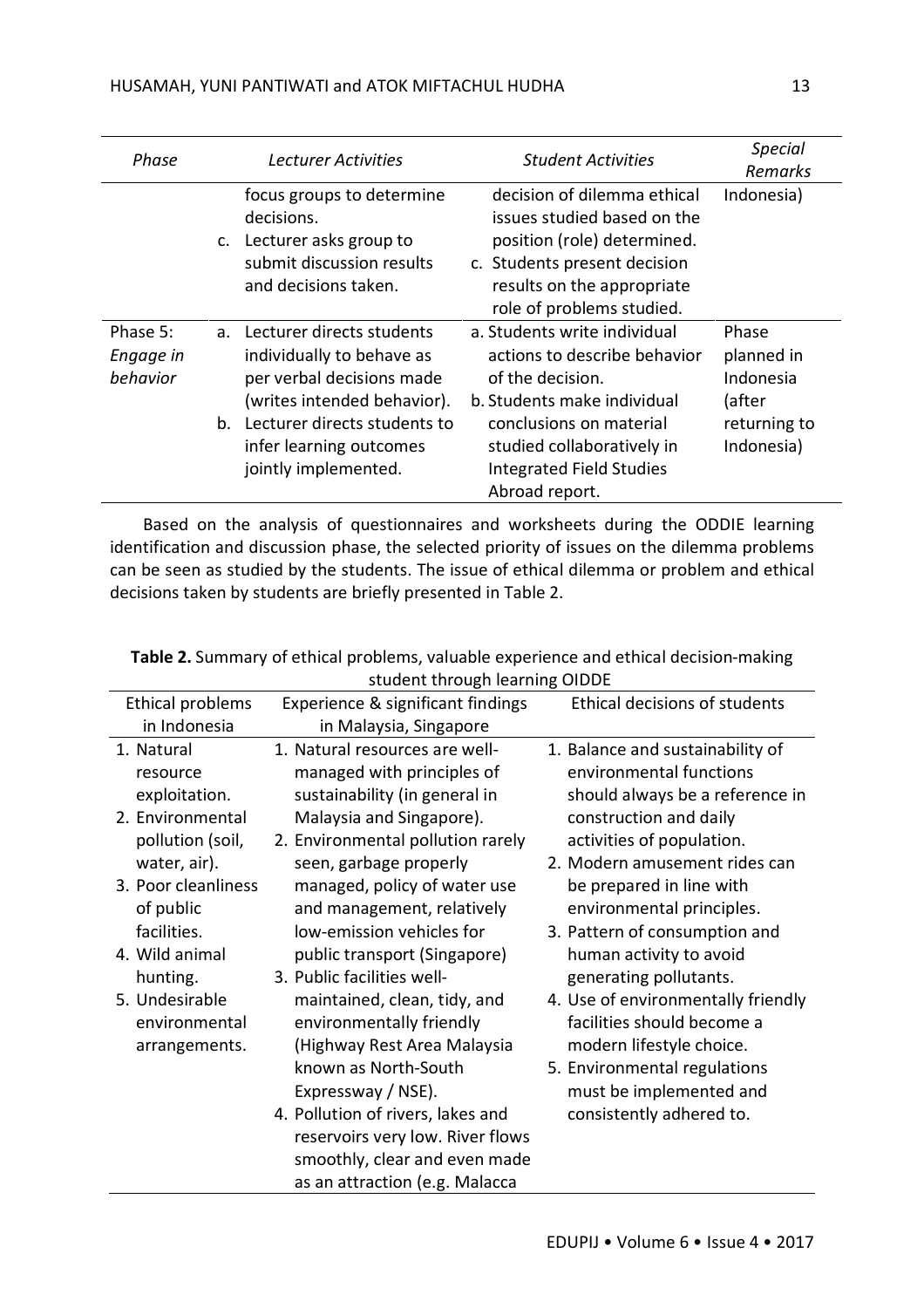River, Lake/Tasik Putrajaya; Malaysia).

- 5. Harmonious interaction between animals and humans (Sentosa Island, Singapore).
- 6. Adherence to environmental regulations (Sentosa Island, Singapore).

Ethical problems related to the environment were found or were the focus of the students. The emerging environmental problems were natural resources exploitation, pollution of the environment (soil, water, and air), lack of public facility cleanliness, poaching, and undesirable environmental governance.

All students were of the view that in Malaysia and Singapore, it was very rare to see trash (rubbish), that public facilities were maintained as clean and tidy (e.g., along the Rest Area Toll Malaysia, known as the North-South Expressway/NSE), the river flowed cleanly and smoothly, and were even made into attractions (e.g. Malacca River and Lake/Tasik Putrajaya). While specifically in Sentosa Island, Singapore, it could be seen how harmonious the interaction was between animals and humans.

The NSE, which stretches 823 kilometers from the Thai border in the north to the border of Singapore in the south, is very comfortable and safe for motorists. The Face rest area had been made as beautiful and comfortable as possible, with relatively complete facilities that were clean and environmentally friendly. According to the students, it was hard to find any garbage lying around. Various birds perched and flew around the trees that grow lush and well-pruned. The birds were barely disturbed by the human activity, which suggests that the birds are not disturbed by residents of Malaysia, in contrast to conditions in Indonesia where birds are hunted illegally and continuously.

The Malacca River at night looks clean, tidy and beautiful, despite being flanked by large buildings with flickering lights. The riverside area was formerly seedy, dirty and slovenly. The students assumed that it was due to the commitment of the government and the local public of Malacca should be made an example for their attitude towards the environment. Because of the seriousness of the government and local society of Malacca, the river has once again been changed to become clean, with a variety of plant life now thriving on the banks of the river. Putrajaya is the administrative center of government designed as a smart (intelligent) garden city. The town is very pretty, modern, futuristic, and of course environmentally friendly. Tata planned the city of Putrajaya very well and paid attention to its environmental balance, such as building wide sidewalks for pedestrians, cycle paths, and vast amounts of green open space (totaling 38% of the land area). All buildings, parks, lakes, and public facilities were designed as beautiful and exotic.

According to the students, the ethical decisions that can be drawn here are that the balance and sustainability of environmental functions should always be a reference point in construction. If this can be done consistently, many negative impacts of environmental degradation can be avoided. The students' views are that ethical decisions are taken, and it is very appropriate to the sustainable development paradigm. According to Rogers, this includes three things, namely improving the quality of life is continuous, the use of natural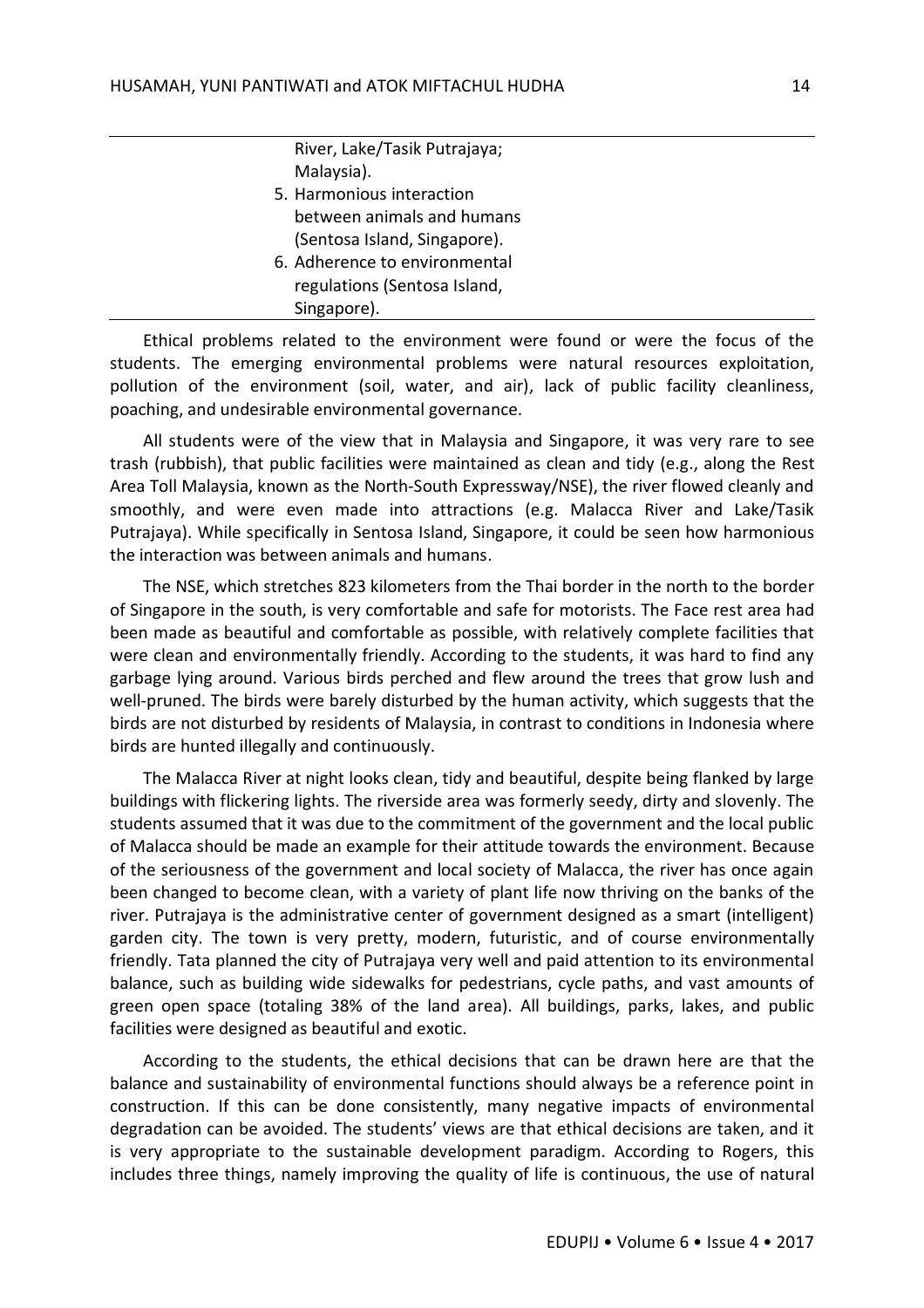resources at low intensity, and leaving natural resources for generations to come (Rogers, Jalal, & Boyd, 2012).

The Imbiah Lookout area is mostly open with learning spaces that are child-friendly and it also has a butterfly garden; Siloso Point contains an underwater park; Beach spot is an area where children can play in the sun; and Resort World Sentosa are entertainment venues, one of which is Universal Studios, Singapore.

According to the students, ethical decisions that can be taken here is that a wide range of modern amusement rides can be prepared and enjoyed in line with environmental principles. Environmental damage can be minimized, and even air pollution can be prevented due to the number of electric vehicles in use. Some rules are in place (in the form of signage regulation) which are adhered to consistently by visitors, so there is no significant environmental problem even though the number of visitors continues to grow. The large number of daily visitors from different countries have not become an environmental burden because they adhere to and practice environmental ethics. According to Kortenkamp and Moore (2001), environmental ethics are based on the idea or notion that morality should be the reference point involved in the relationship between humans and nature.

OIDDE learning through integrated field studies (SLT) abroad effectively develops ethical decision-making capabilities for candidate biology teachers. This is in line with the views of Minarno, Holil, and Romaidi (2012) that the decision to discuss activities through a variety of opinions (both pros and cons) is very valuable to developing the insights and critical thinking skills of students. The process of obtaining ethical decisions of a modern biological phenomena need to be taught to students on the basis constructivist philosophy (that knowledge should be constructed by the students and not through doctrine), so that students as biological scientists can consider the actions to be undertaken.

Good learning for students is when they are taught to make decisions related to the environment, because life is always associated with decisions. Environmental ethics demand that ethics and morality are applied also to the biotic or ecological communities. Environmental ethics should also be understood as a critical reflection on the norms and principles or moral values, which is known to be applied more widely in the biotic and ecological communities (Minarno, 2012). In addition, in the perspective of environmental ethics, human beings should treat nature not merely in relation to their own interest, but also for the good (sustainable function) of nature (Cowen, 2003; Everett, 2001; Jamieson, 2008).

Integrated Field Studies Abroad and the discussions held influence ethical decision making by the students, because these activities are effective in providing ethical considerations. Ethical considerations are having thoughts and consideration of a definite truth of an ethical action as to what should be done. Ethical considerations about what to do to prevent ethical dilemmas (Tjongari & Widuri, 2014). Individuals who develop better moral judgment are likely to play a role in aiding the teaching of unethical personalities (Rahim, Subroto, Rosidi, & Purnomosidhi, 2013; Richmond, 2001).

The Integrated Field Studies Abroad field trip conducted in Malaysia and Singapore provided valuable experience for the students and so by strengthening their insights, will also influence their ethical decision making. Widiyatmoko (2013) stated that learning gives a real picture to students about examples of good environmental management, and that tends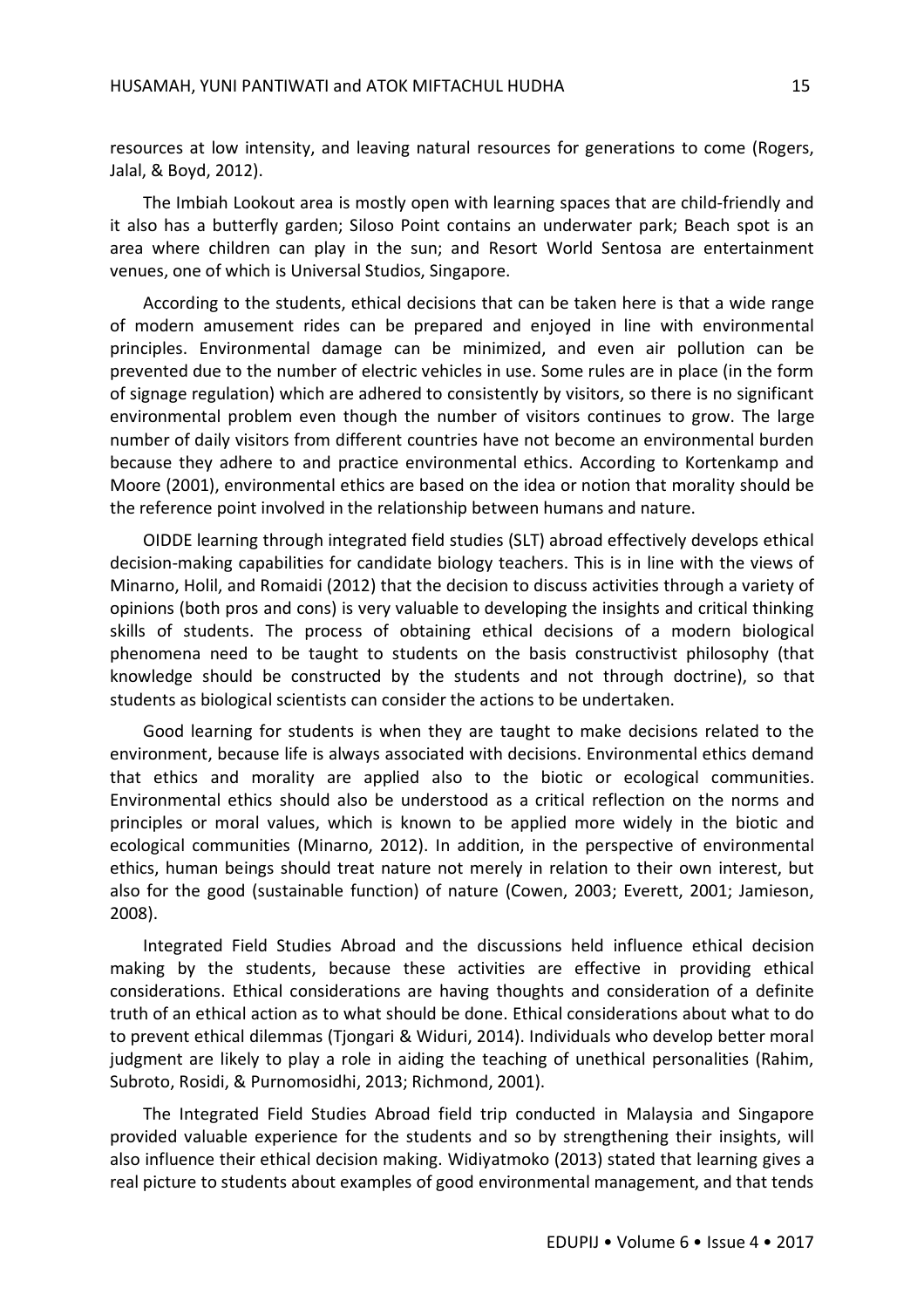to instill a positive experience so that by itself, the students will be trained in maintaining and conserving the environment.

This is line with Ferrell and Gresham (1985) who stated that when a person faces an ethical dilemma, the emergent behavior is influenced by the interaction between characteristics related to the individual and factors beyond the individual's control. Individual factors consist of personal background, knowledge, individual values, attitudes, and intentions, as well as social characteristics such as education and experience (Hammer, 2000; Steg & Vlek, 2009).

The positive experience and ethical decisions realized by the students are expected to become firmly entrenched in the personality of the students to become positive points of character. According to Husamah and Pantiwati (2014) and Machin (2014), cultivation of character as integrated in learning can provide a meaningful experience for students, because they will not only understand, but also internalize and actualize even through daily activities.

#### **Conclusion**

The application of the OIDDE Learning model through Integrated Field Studies Abroad helped students (candidate biology teachers) to identify ethical problems of their environment and assist in ethical environmental decision making in the field. Environmental ethical problems that arose were natural resource exploitation, environmental pollution (land and air), lack of public facility cleanliness, poaching, and undesirable environment arrangements. Valuable experiences which the students gained were: 1) Regional rest area in Malaysia: plants flourished and bird life were undisturbed due to the population of Malaysia living in harmony with nature, which is different from the situation in Indonesia; 2) The Malacca River in Malaysia: the area was formerly seedy, dirty, and nasty, but because of the commitment and seriousness of the government and local society in Malacca, the river has been transformed into a clean and beautiful area; 3) Putrajaya, Malaysia: through central government administration's concern about the environmental balance, it is shown that balance and sustainability of environmental functions should always be a point of reference in construction; 4) Sentosa Island, Singapore: various modern amusement rides were prepared in line with environmental principles. Environmental damage can be minimized, even air pollution can be prevented because the number of electric vehicles.

Ethical decisions taken were: 1) balance and sustainability of environmental functions should always be a point of reference in development and daily activities; 2) modern amusement rides can be prepared and enjoyed in line with environmental principles; 3) consumption patterns and human activities can avoid the resultant pollutants; 4) the use of environmentally friendly facilities must become a modern lifestyle choice; and 5) regulations relating to the environment must be implemented and consistently adhered.

The study only focused on the ability of ethical decision making related to student environmental problems. Therefore, further study is needed in other fields of biology and biology education that will further enrich the knowledge of students and the pertinent literature.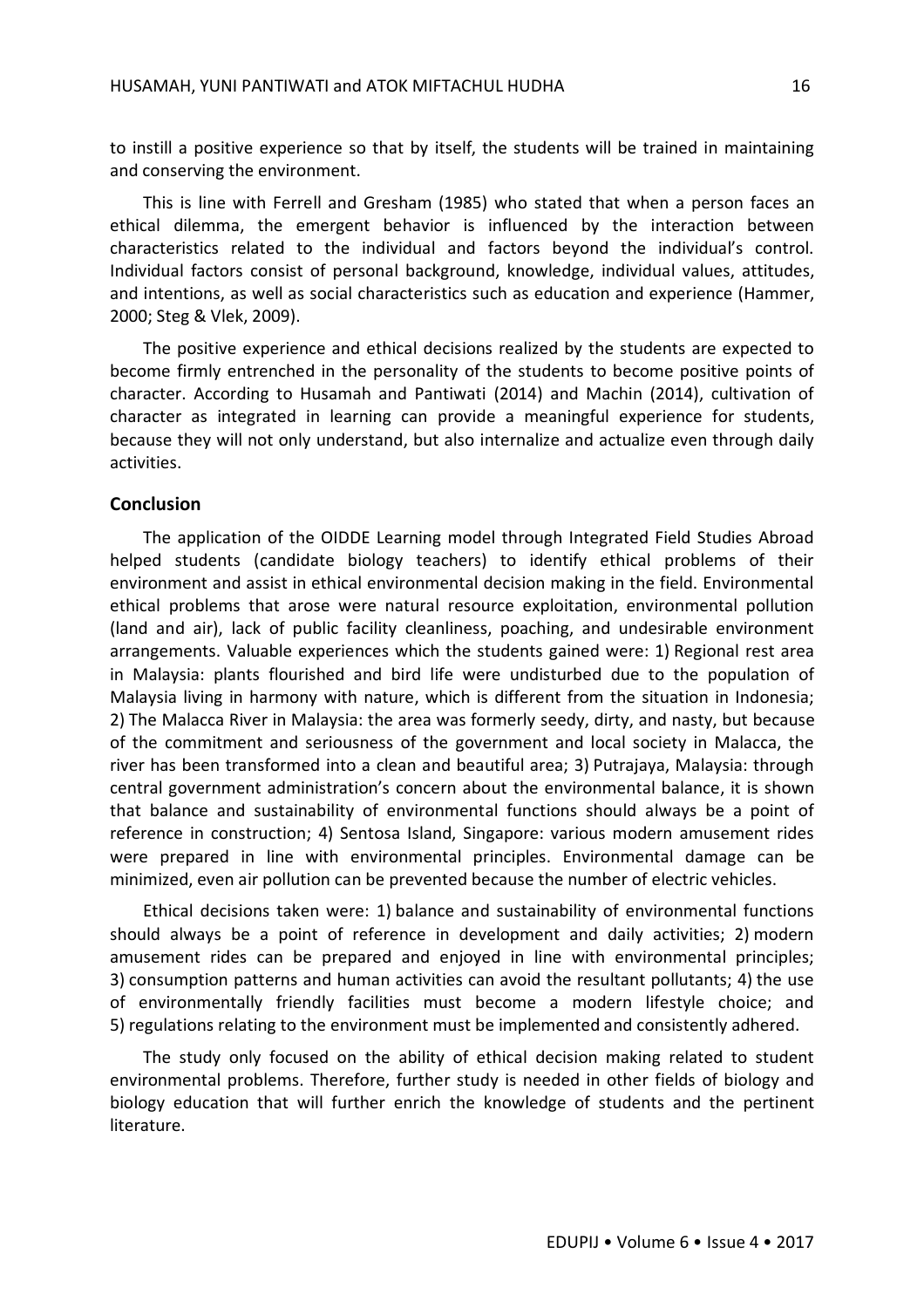#### *Acknowledgement*

This research was funded by the Faculty of Teacher Training and Education at the University of Muhammadiyah Malang under the Block grant Scheme (2015-2016 funding year). The researcher would like to thank all contributors for their financial and personal support).

#### **Notes**

Corresponding author: HUSAMAH

#### **References**

- Ahmad, N. H., Ansari, M. A., & Aafaqi, R. (2005). Ethical reasoning: The impact of ethical dilemma, egoism and belief in just world. *Asian Academy of Management Journal, 10*(2), 81-101.
- Akbar, S. (2013). *Instrumen perangkat pembelajaran*. Bandung: PT Remaja Rosdakarya.
- Aktas, M., Kurt, H., Aksu, O., & Ekici, G. (2013). Gender and experience as predictor of Biology teachers' education process self-efficacy perception and perception of responsibility from student success. *International Journal on New Trends in Education and Their Implications, 4*(3), 37-47.
- Amini, R. (2015). Outdoor based environmental education learning and its effect in caring attitude toward environment. *Jurnal Pendidikan IPA Indonesia, 4*(1), 43-47.
- Brown, M. E., & Trevino, L. K. (2006). Etichal leadership: A review and future directions. *The Leadership Quarterly*, *17*(2006), 595-616.
- Chowdhury, M. (2016). Emphasizing morals, values, ethics, and character education in science education and science teaching. *The Malaysian Online Journal of Educational Science,* 4(2), 1-16.
- Cowen, T. (2003). Policing Nature. *Environmental Ethics*, *25*(2), 169-182.
- Drumwright, M., Prentice, R., & Biasucci, C. (2015). Behavioral ethics and teaching ethical decision making. *Decision Sciences Journal of Innovative Education*, 13(3), 431-458.
- Ellis, S. S. (1979). Models of teaching: A solution to the teaching style/learning style dilemma. *Educational Leadership, January*(1979), 274-277.
- Everett, J. (2001). Environmental ethics, animal welfarism, and the problem of predation: A bambi lover's respect for nature. *Ethics & the Environment*, *6*(1), 42-67.
- Fadlan, A. (2010). Strategi peningkatan keterampilan calon guru dalam menerapkan pembelajaran aktif melalui MEI (Modelling, Engaging, And Integrating). *KREATIF Jurnal Kependidikan Dasar, 1*(1), 22-32.
- Ferrell, O. C., & Gresham, L. G. (1985). A contingency framework for understanding ethical decision making in marketing. *Journal of Marketing, 49*(3), 87-96.
- Foulger, T. S., Ewbank, A. D., Dartmouth, A. K., Popp, S. O., & Carter H. L. (2009). Moral spaces in MySpace: Preservice teachers' perspectives about ethical issues in social networking. *Journal of Research on Technology in Education*, *42*(1), 1-28.
- Hammer, D. P. (2000). Professional attitudes and behaviors: The "a's and b's" of professionalism. *American Journal of Pharmaceutical Education, 64* (4), 455-464.
- Hudha, A. M. (2015, March). *Kajian pengetahuan bioetika dan kemampuan pengambilan keputusan etis mahasiswa calon guru Biologi.* Paper presented at the Prosiding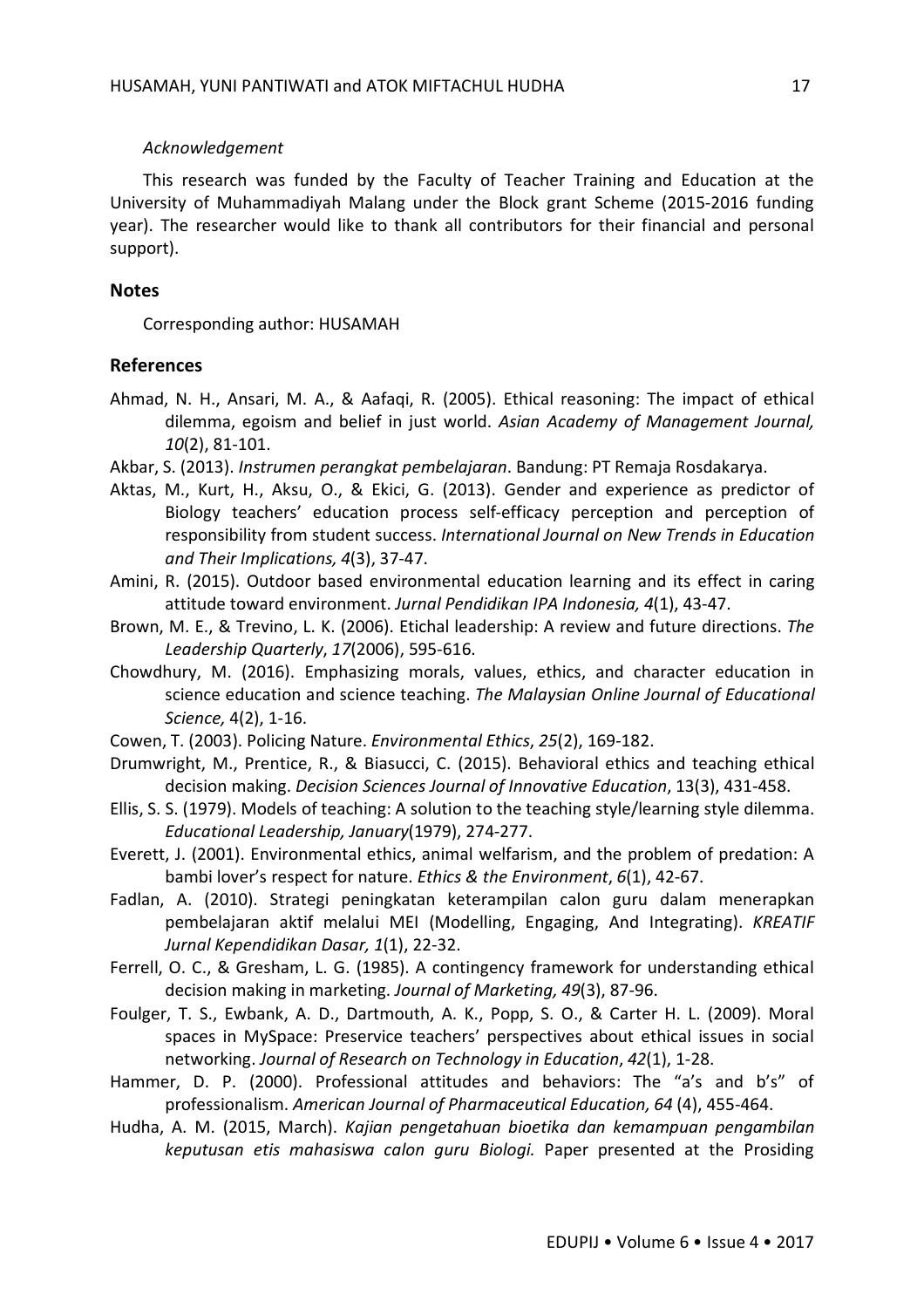Seminar Nasional Pendidikan Biologi 2015, yang diselenggarakan oleh Prodi Pendidikan Biologi FKIP Universitas Muhammadiyah Malang, Malang, 21 Maret.

- Hudha, A. M., Amin, M., Sutiman, B. S. & Akbar, S. (2016). Telaah model-model pembelajaran dan sintaksnya sebagai upaya pengembangan model pembelajaran 'OIDDE'. *Jurnal Pendidikan Biologi Indonesia*, *2*(2), 109-124.
- Hudha, A. M., Ekowati, D. W., & Husamah. (2014). Character education model in mathematics and natural sciences learning at Muhammadiyah junior high school. *International Journal of Education, Learning & Development*, *2*(4), 33-47.
- Husamah & Pantiwati, Y. (2014). Cooperative learning STAD-PjBL: Motivation, thinking skills, and learning outcomes in Biology Students. *International Journal of Education Learning & Development (IJELD)*, *2*(1), 77-94.
- Husamah, H. (2015a). Blended project based learning: Metacognitive awareness of Biology education new students. *Journal of Education and Learning, 9*(4), 274-281.
- Husamah, H. (2015b). Blended project based learning: thinking skills of new students of biology education department (Environmental sustainability perspective). *Jurnal Pendidikan IPA Indonesia*, *4*(2), 110-119.
- Jamieson, D. (2008). The right of animals and the demands of nature. *Environmental Values*, *17*(2), 181-199.
- Jones, T. M. (1991). Ethical decision making by individuals in organizations: An issue contingent model. *Academy of Management Review*, *16*(2), 366-395.
- Joyce, B., & Weil, M. (2014). *Models of teaching* (9<sup>th</sup> Ed.). Englewood Cliffs, New Jersey: Pearson/Allyn and Bacon Publisher.
- Kortenkamp, K. V., & Moore, C. F. (2001). Ecocentrism and anthropocentrism: Moral reasoning about ecological commons dilemmas. *Journal of Environmental Psychology*, *21*(3), 1-12.
- Machin, A. (2014). Implementasi pendekatan saintifik, penanaman karakter dan konservasi pada pembelajaran materi pertumbuhan. *Jurnal Pendidikan IPA Indonesia, 3*(1), 28- 35.
- Minarno, E. B. (2012). Pembelajaran bioetika sebagai pengawal perkembangan biologi modern dan penyelamatan lingkungan hidup. *El-Hayah, 3*(1), 35-40.
- Minarno, E. B., Holil, K., & Romaidi. (2012). *Learning of bioethics as guide for development of*  modern biology and environmental protection. Proceeding 1<sup>st</sup> International Conference on Multiple-governance in Islam, Environmental Development, and Conservation. Johor, Malaysia, Nov. 20-21, 2012, Water Research Alliance, University Technology Malaysia.
- Minteer, B. A., & Collins, J. P. (2005). Ecological ethics: Building a new tool kit for ecologists and biodiversity managers. *Conservation Biology, 19*(6), 1803-1812.
- Muhibbuddin, M. (2011). Menyikapi pertentangan ilmu intuitif dan ilmu sains. Retrieved from https://suaramuhibbuddin.wordpress.com/category/manajemen-pendidikan/
- Rahim, S., Subroto, B., Rosidi, R. & Purnomosidhi, B. (2013). Gender differences on the influence of ethical judgment and moral reasoning toward budget slack behavior in public sector. *Interdisciplinary Journal of Contemporary Research in Business, 5*(2), 227-241.
- Richmond, K. A. (2001). *Ethical reasoning, Machiavellian behavior, and gender: The impact on accounting students' ethical decision making.* Doctoral dissertation. Virginia, US: Virginia Polytechnic Institute and State University.